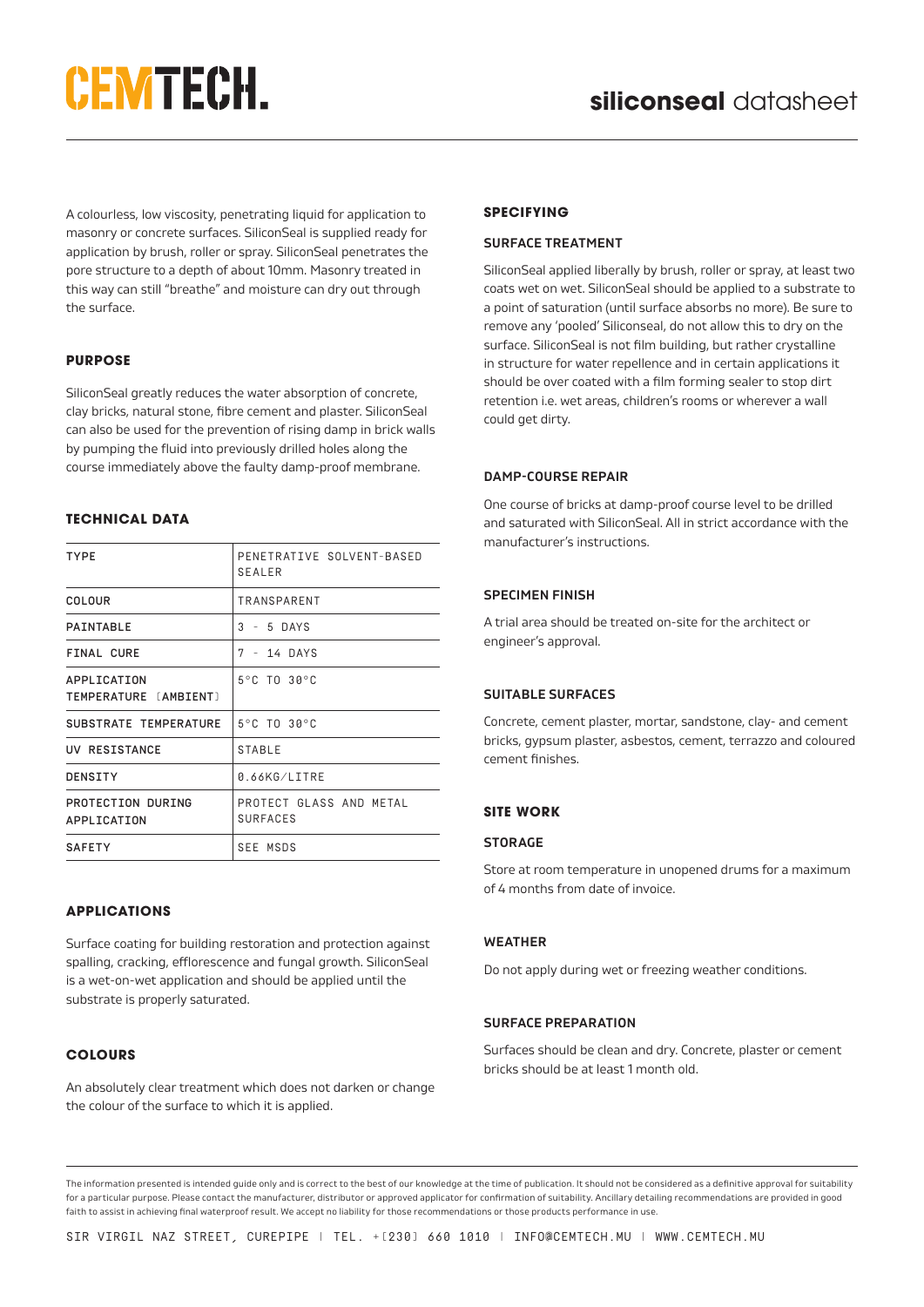# **CEMTECH.**

### **MASKING**

Mask all adjacent surfaces, especially glass or aluminium to prevent etching or staining.

#### **MIXING**

Rock drum in inverted position for a few minutes before opening and stir contents thoroughly before use.

#### **APPLICATION**

#### **SURFACE TREATMENT**

Apply liberally from bottom to top using a brush, roller or low pressure spray to dry surfaces.

#### **DAMP-COURSE REPAIR**

Strip plaster from brickwork and drill at an angle of 30 to 60 degrees at least 50mm into the brick about 100mm apart. The liquid can be gravity fed using a funnel into each brick in the course immediately above the faulty damp proof-course. If pressure injection is used, 30-50psi is common. Inject until SiliconSeal bleeds back through the face of the brick. Wash equipment in mineral turps. When re-applying plaster cut control joints through to the brick at DPC level.

#### **CURING**

SiliconSeal should be allowed to dry for at least 3 to 5 days depending on the weather to allow the solvent to fully evaporate. The best time to overcoat SiliconSeal with a sealer or paint would be between 3 to 5 days after application. Application before or after this window will result in adhesion problems. Full cure takes place after 7 - 14 days.

#### **COVERAGE**

| Face bricks:                          | 6m <sup>2</sup> /litre |
|---------------------------------------|------------------------|
| Porous bricks: 3m <sup>2</sup> /litre |                        |
| Concrete:                             | 4m <sup>2</sup> /litre |

These figures are approximate and will vary according to the texture and porosity of the particular surface.

#### **PACKAGING**

Available in 1 litre, 5 litre and 25 litre containers.

#### **MANUFACTURER'S WARRANTY**

Cemcrete warrants that the products manufactured by it shall be free from material defects and will be consistent with its normal high quality. Should any of the products be proven defective, the liability to Cemcrete shall be limited to replacement of the product ex-factory. Cemcrete makes no warranty as to merchantability or fitness for a particular purpose and this warranty is in lieu of all other warranties expressed or implied. The user shall determine the suitability of the product for his intended use and assume all risks and liability in connection therewith.

The information presented is intended guide only and is correct to the best of our knowledge at the time of publication. It should not be considered as a definitive approval for suitability for a particular purpose. Please contact the manufacturer, distributor or approved applicator for confirmation of suitability. Ancillary detailing recommendations are provided in good faith to assist in achieving final waterproof result. We accept no liability for those recommendations or those products performance in use.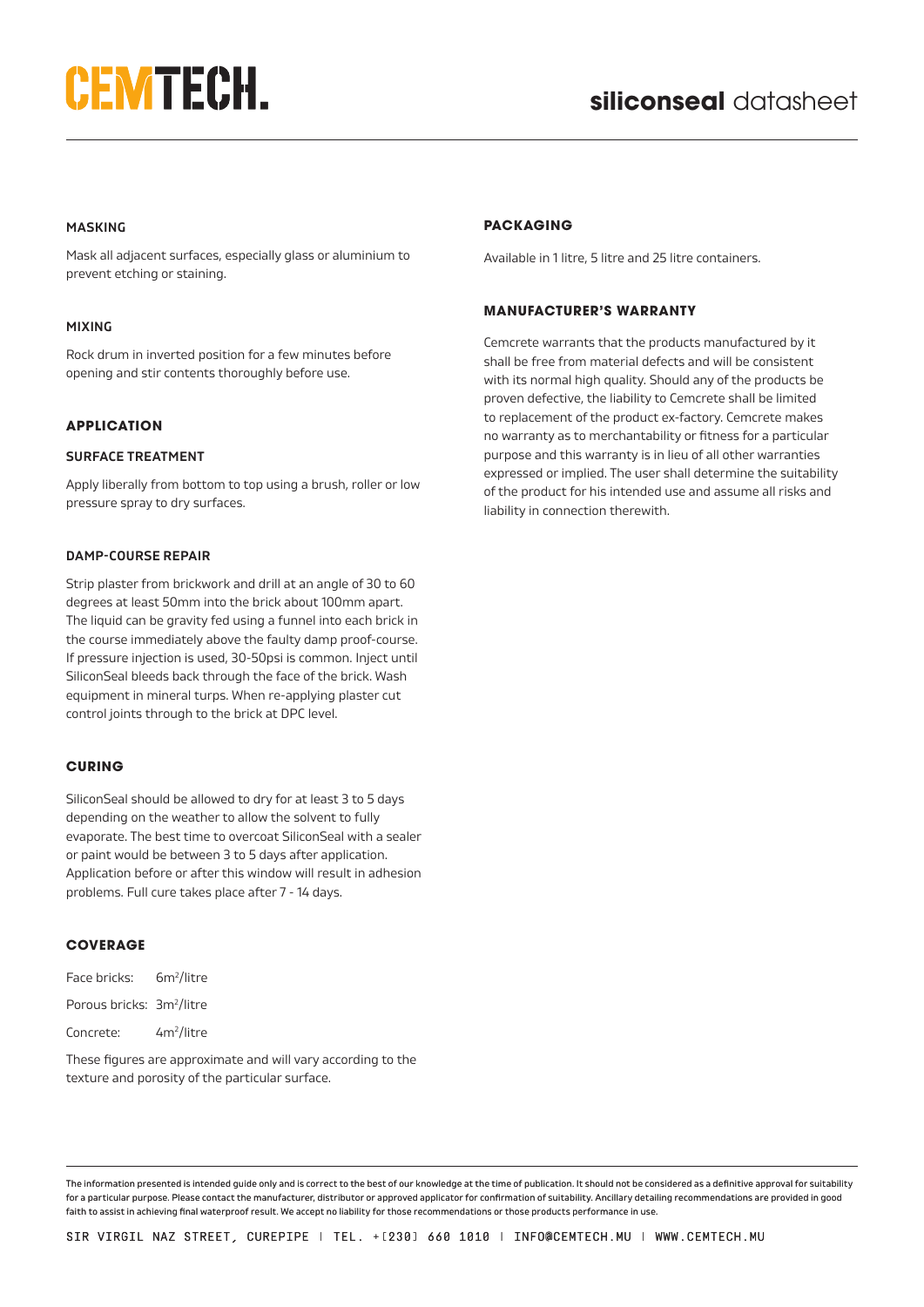# **CEMTECH.**

A milky white water-based, low viscosity, penetrating liquid for hydrophobic infusing and priming of mineral surfaces. Using the latest technology, the product is especially characterized by an excellent beading effect. It is supplied ready for application by brush, roller, or spray and when applied to mineral substrates, it will reduce the capillary absorption of the building which it has penetrated but does not clog pores or capillaries. There is therefore little or no impairment of the building material´s ability to "breathe".

### **PURPOSE**

SiliconSeal Water-Based combines the properties of both organic polymers and inorganic silicates like quartz, and cures to form durable cross-linked resins. Depending on porosity of the surface to be treated, SiliconSeal Water-Based penetrates the pore structure to a depth of about 10mm and alters the masonry / water interfacial tension in this region. Masonry treated in this way can still "breathe" and moisture can dry out through the surface.

# **TECHNICAL DATA** TYPE PENETRATIVE WATERPROOFING SYSTEM COLOUR | MILKY WHITE LIQUID WHICH DRIES CLEAR PAINTABLE  $\begin{vmatrix} 3 & -5 & 0 \end{vmatrix}$   $\begin{vmatrix} 3 & -5 & 0 \end{vmatrix}$ FINAL CURE  $\vert 7 - 14$  DAYS WORKING TIME AFTER MIX NOT APPLICABLE APPLICATION TEMPERATURE (AMBIENT) 5°C TO 30°C SUBSTRATE TEMPERATURE 5°C TO 30°C UV RESISTANCE STABLE ABRASIVE RESISTANCE PENETRATIVE SEALER. AS GOOD AS THE SUBSTRATE DENSITY **0.95KG/LITRE** PROTECTION DURING APPLICATION USE SUN, WIND AND RAIN BARRIERS / PROTECT GLASS AND ALL METAL SURFACES SAFFTY SAFE MSDS

# **APPLICATIONS**

SiliconSeal Water-Based is an excellent water-repellent for many absorbent mineral substrates, such as bricks, sand-lime brick, natural sandstone, and mineral plasters. It is less suitable for less absorbent, dense natural stone, especially limestone, marble and reinforced concrete for bridges and roads. Owing to its aqueous consistency and storage stability, SiliconSeal Water-Based is ideal for in-plant impregnation of building materials made of clay, aerated concrete, sand-lime brick, fibrous cement, mineral fibres, and lightweight aggregate. SiliconSeal Water-Based may also serve as a water-repellent primer for emulsion paints and plasters, silicone resin emulsion paints and silicone resin plasters.

Apply the ready-to-use solution by flooding. Excess solution can be mopped up. For very absorbent substrates, you may need to apply 2 coats.

*NOTE: The second coat must be applied while the first coat is still wet. If it starts to rain, stop treatment, and cover the infused areas.*

### **COLOURS**

A milky white liquid treatment which dries clear and does not darken or change the colour of the surface to which it is applied.

# **SPECIFYING**

#### **SURFACE TREATMENT**

Cemcrete's SiliconSeal Water-Based Sealer applied liberally by brush, roller or spray in one coat. SiliconSeal Water-Based should be applied to a substrate to a point of saturation (until surface absorbs no more). Can be applied liberally by brush, roller, or spray. SiliconSeal Water-Based is not film building, but rather crystalline in structure for water repellence and in certain application it should be over coated with a film forming sealer to stop dirt retention i.e. wet areas and high dirt environments.

# **SPECIMEN FINISH**

A trial area should be treated on-site for the architect or engineer's approval.

The information presented is intended guide only and is correct to the best of our knowledge at the time of publication. It should not be considered as a definitive approval for suitability for a particular purpose. Please contact the manufacturer, distributor or approved applicator for confirmation of suitability. Ancillary detailing recommendations are provided in good faith to assist in achieving final waterproof result. We accept no liability for those recommendations or those products performance in use.